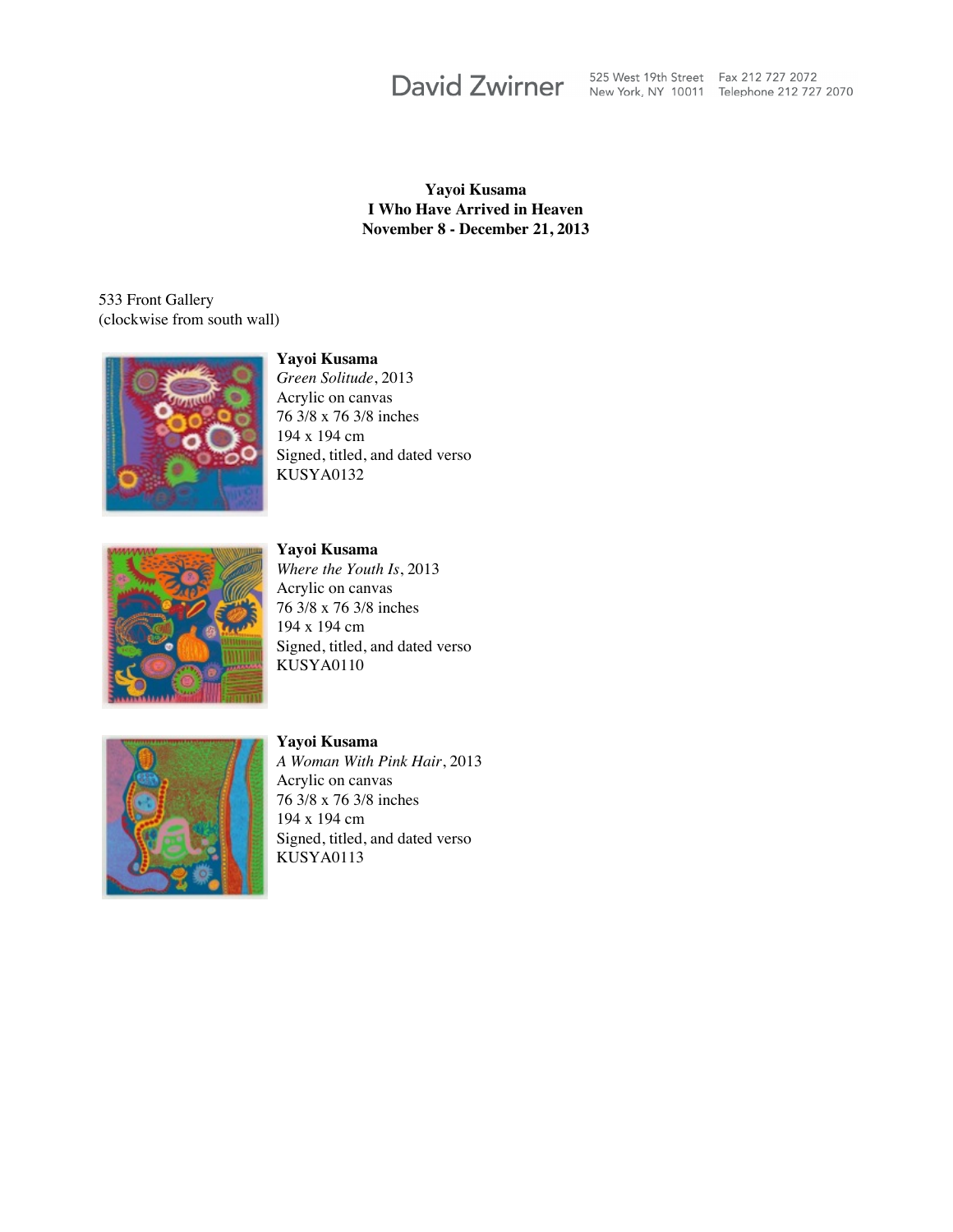

*I Who Have Lost Love*, 2013 Acrylic on canvas 76 3/8 x 76 3/8 inches 194 x 194 cm Signed, titled, and dated verso KUSYA0126

533 Rear Gallery (clockwise from west wall)

#### **Yayoi Kusama**



*Traveling to the Far Corner of the Earth*, 2012 Acrylic on canvas 76 3/8 x 76 3/8 inches 194 x 194 cm Signed, title, and dated verso KUSYA0109



#### **Yayoi Kusama** *The Tale of the Universe*, 2013 Acrylic on canvas 76 3/8 x 76 3/8 inches 194 x 194 cm Signed, title, and dated verso KUSYA0112



#### **Yayoi Kusama**

*Mystery of the Universe*, 2013 Acrylic on canvas 76 3/8 x 76 3/8 inches 194 x 194 cm Signed, titled, and dated verso KUSYA0111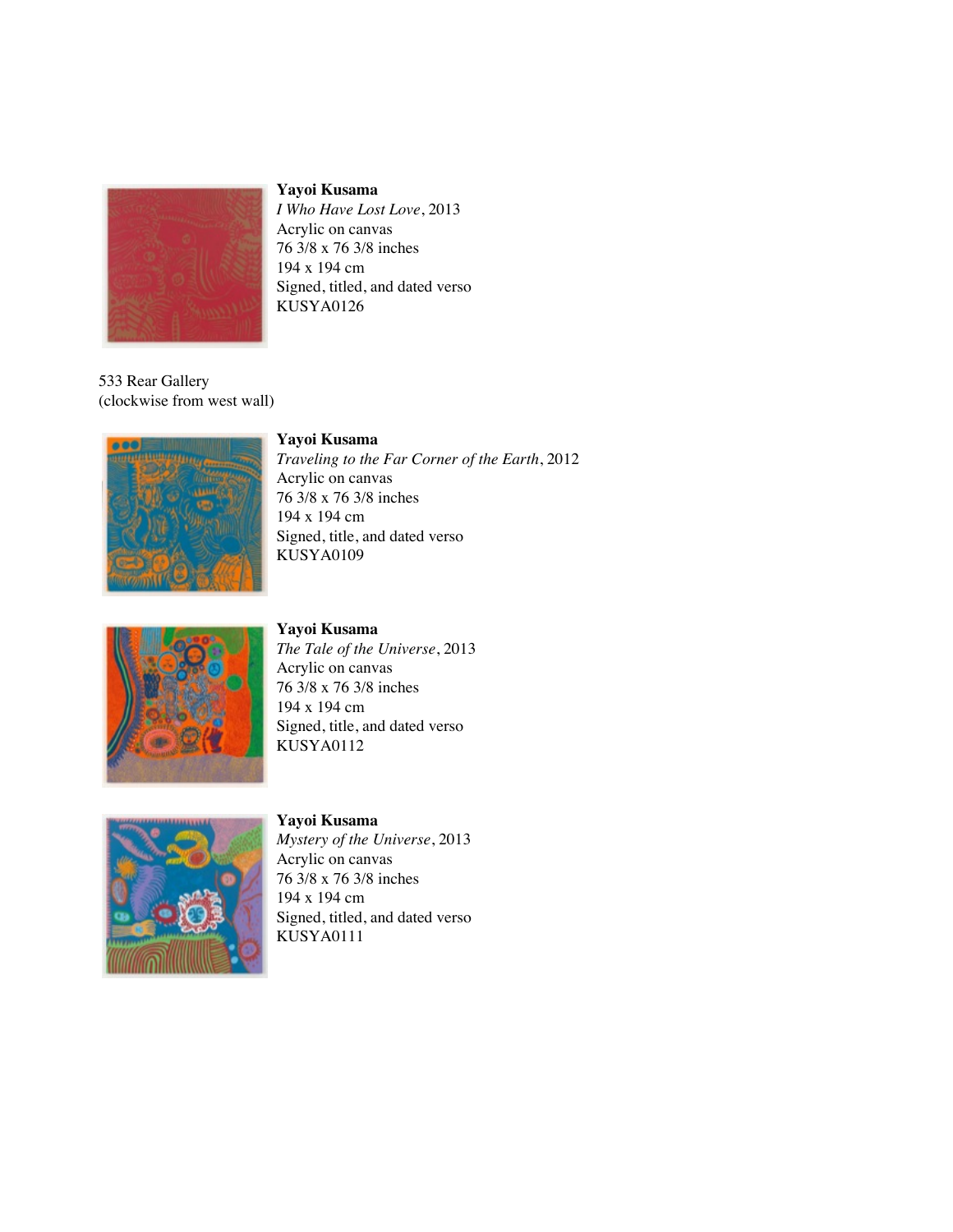

*Flowers in a Memory*, 2013 Acrylic on canvas 76 3/8 x 76 3/8 inches 194 x 194 cm

Signed, titled, and dated verso KUSYA0138

### **Yayoi Kusama**



*Brilliance of Life*, 2013 Acrylic on canvas 76 3/8 x 76 3/8 inches 194 x 194 cm Signed, title, and dated verso KUSYA0114



**Yayoi Kusama** *Standing at the Flower Bed*, 2013 Acrylic on canvas 76 3/8 x 76 3/8 inches 194 x 194 cm Signed, titled, and dated verso KUSYA0139



#### **Yayoi Kusama**

*My Visionary Life*, 2013 Acrylic on canvas 76 3/8 x 76 3/8 inches 194 x 194 cm Signed, titled, and dated verso KUSYA0133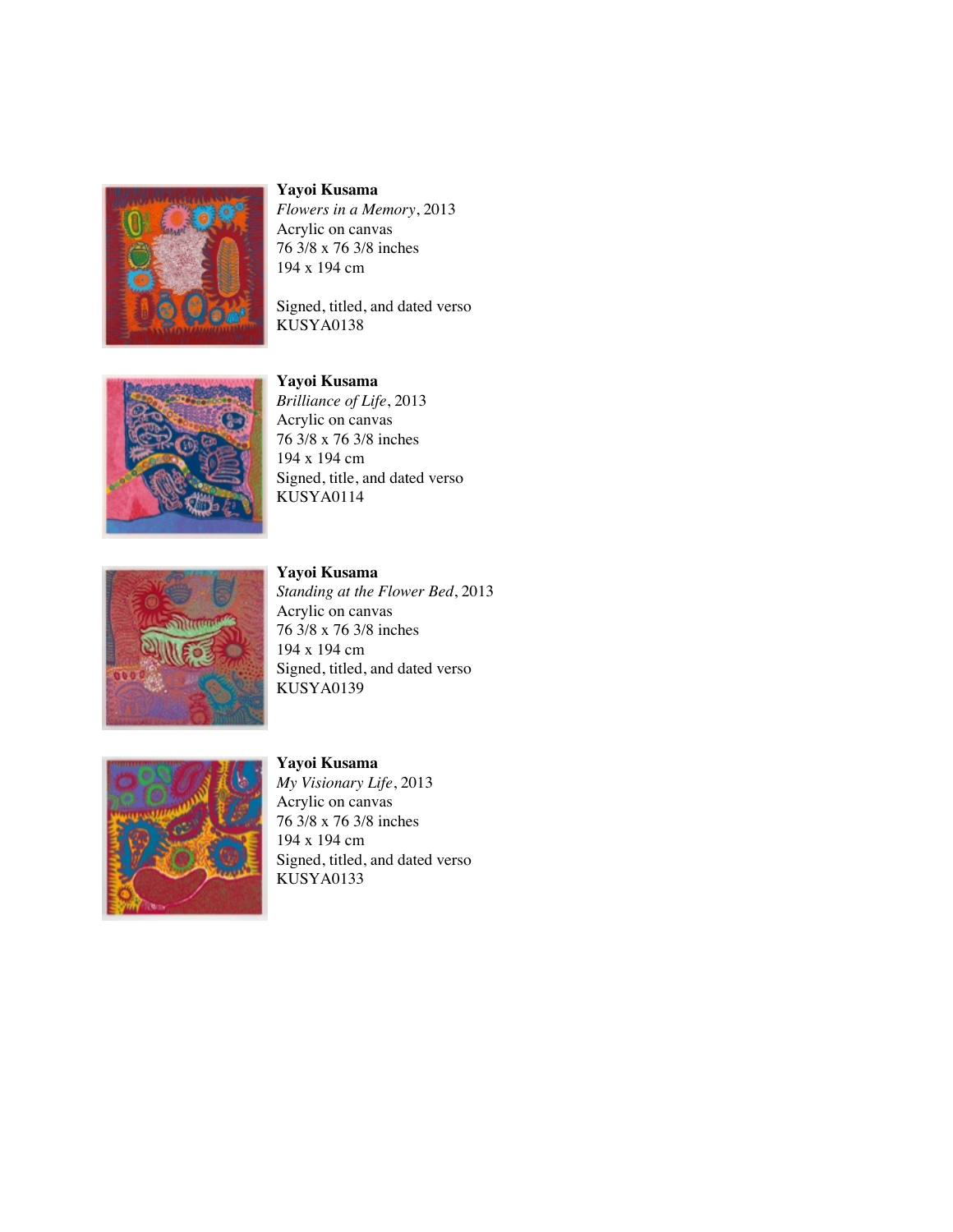



*Everything About My Love*, 2013 Acrylic on canvas 76 3/8 x 76 3/8 inches 194 x 194 cm Signed, titled, and dated verso KUSYA0136



**Yayoi Kusama** *Praying for Peace in the World*, 2013 Acrylic on canvas 76 3/8 x 76 3/8 inches 194 x 194 cm Signed, titled, and dated verso KUSYA0134



### **Yayoi Kusama**

*My Youth*, 2013 Acrylic on canvas 76 3/8 x 76 3/8 inches 194 x 194 cm Signed, titled, and dated verso KUSYA0127

#### 525/533 Middle Gallery



#### **Yayoi Kusama**

*Infinity Mirrored Room - The Souls of Millions of Light Years Away*, 2013 Wood, metal, glass mirrors, plastic, acrylic panel, rubber, LED lighting system, and acrylic balls 113 x 163 3/8 x 168 1/8 inches 287 x 415 x 427 cm Edition 1 of 3, 1 APs KUSYA0148

525 Front Gallery (clockwise from west wall)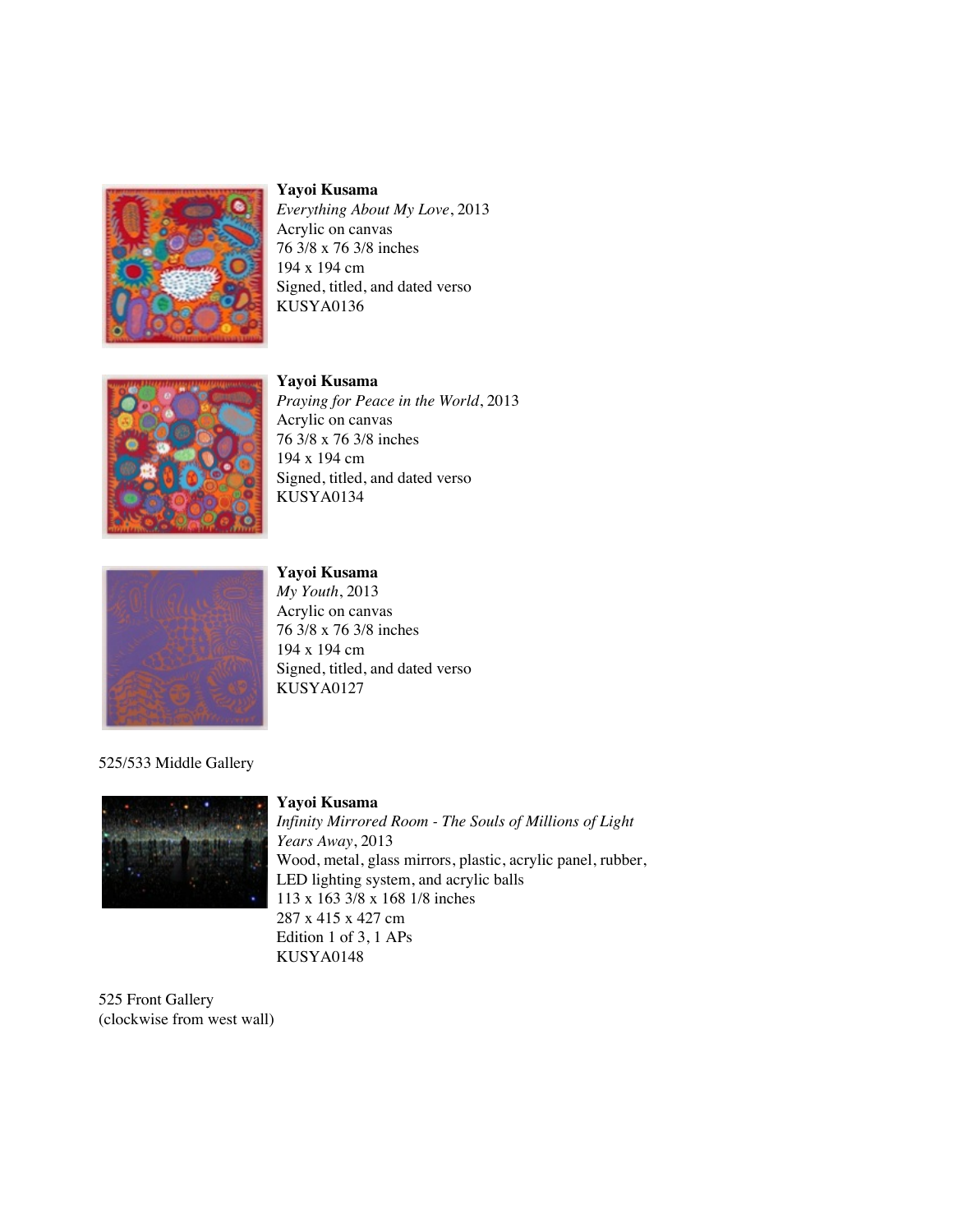

*Morning Has Come*, 2013 Acrylic on canvas 63 3/4 x 63 3/4 inches 162 x 162 cm Signed, titled, and dated verso KUSYA0130

### **Yayoi Kusama**



*Party in the Dead of Night*, 2013 Acrylic on canvas 76 3/8 x 76 3/8 inches 194 x 194 cm Signed, titled, and dated verso KUSYA0117



**Yayoi Kusama** *Days of a Continual War*, 2012 Acrylic on canvas 76 3/8 x 76 3/8 inches 194 x 194 cm Signed, title, and dated verso KUSYA0107



525 Rear Gallery (clockwise from west wall)

#### **Yayoi Kusama**

*Screaming to the Sun*, 2013 Acrylic on canvas 76 3/8 x 76 3/8 inches 194 x 194 cm Signed, titled, and dated verso KUSYA0129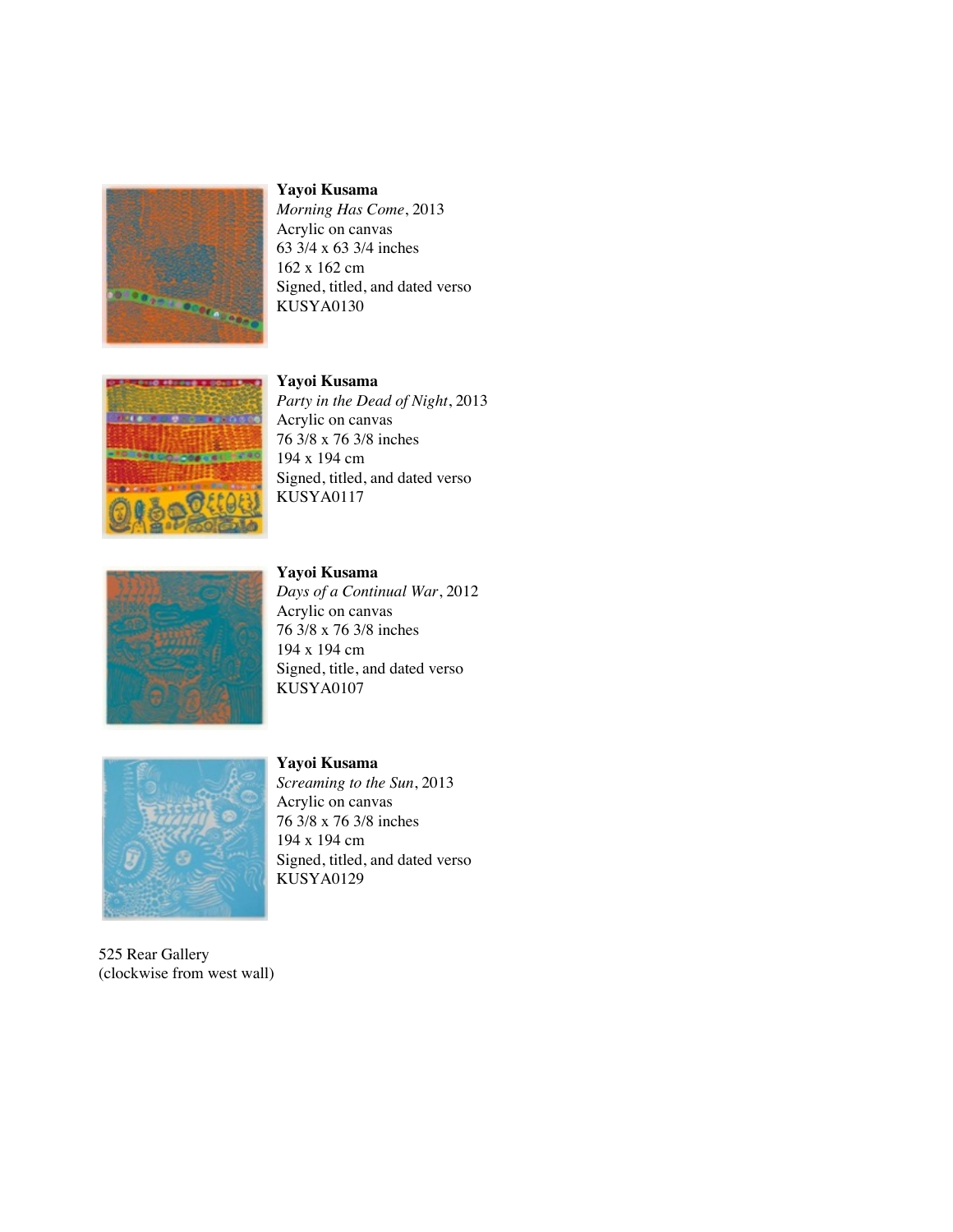

*Pensive Night*, 2013 Acrylic on canvas 76 3/8 x 76 3/8 inches 194 x 194 cm Signed, titled, and dated verso KUSYA0135

### **Yayoi Kusama**



*My Heart*, 2013 Acrylic on canvas 76 3/8 x 76 3/8 inches 194 x 194 cm Signed, titled, and dated verso KUSYA0115



**Yayoi Kusama**

*The Way to My Love*, 2013 Acrylic on canvas 76 3/8 x 76 3/8 inches 194 x 194 cm Signed, titled, and dated verso KUSYA0119



### **Yayoi Kusama**

*Women in the Memories*, 2013 Acrylic on canvas 76 3/8 x 76 3/8 inches 194 x 194 cm Signed, titled, and dated verso KUSYA0137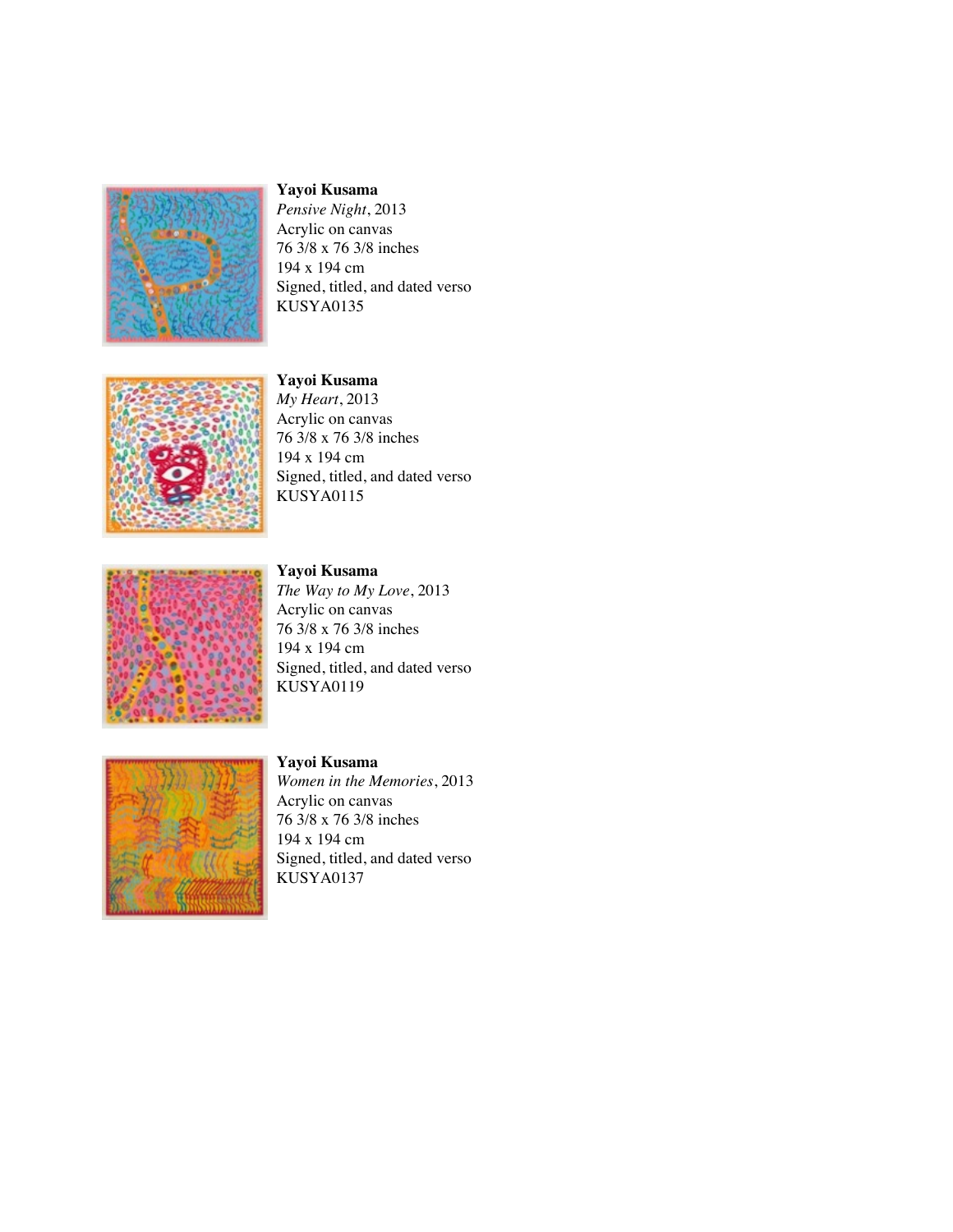

*Dance Party Night*, 2013 Acrylic on canvas 76 3/8 x 76 3/8 inches 194 x 194 cm Signed, titled, and dated verso KUSYA0124

# **Yayoi Kusama**



*All the Love Overflowing*, 2013 Acrylic on canvas 76 3/8 x 76 3/8 inches 194 x 194 cm Signed, titled, and dated verso KUSYA0120



**Yayoi Kusama**

*Road to Eternity*, 2013 Acrylic on canvas 76 3/8 x 76 3/8 inches 194 x 194 cm

Signed, title, and dated verso KUSYA0122



### **Yayoi Kusama**

*My Heart Soaring in the Sunset*, 2013 Acrylic on canvas 76 3/8 x 76 3/8 inches 194 x 194 cm Signed, titled, and dated verso KUSYA0116